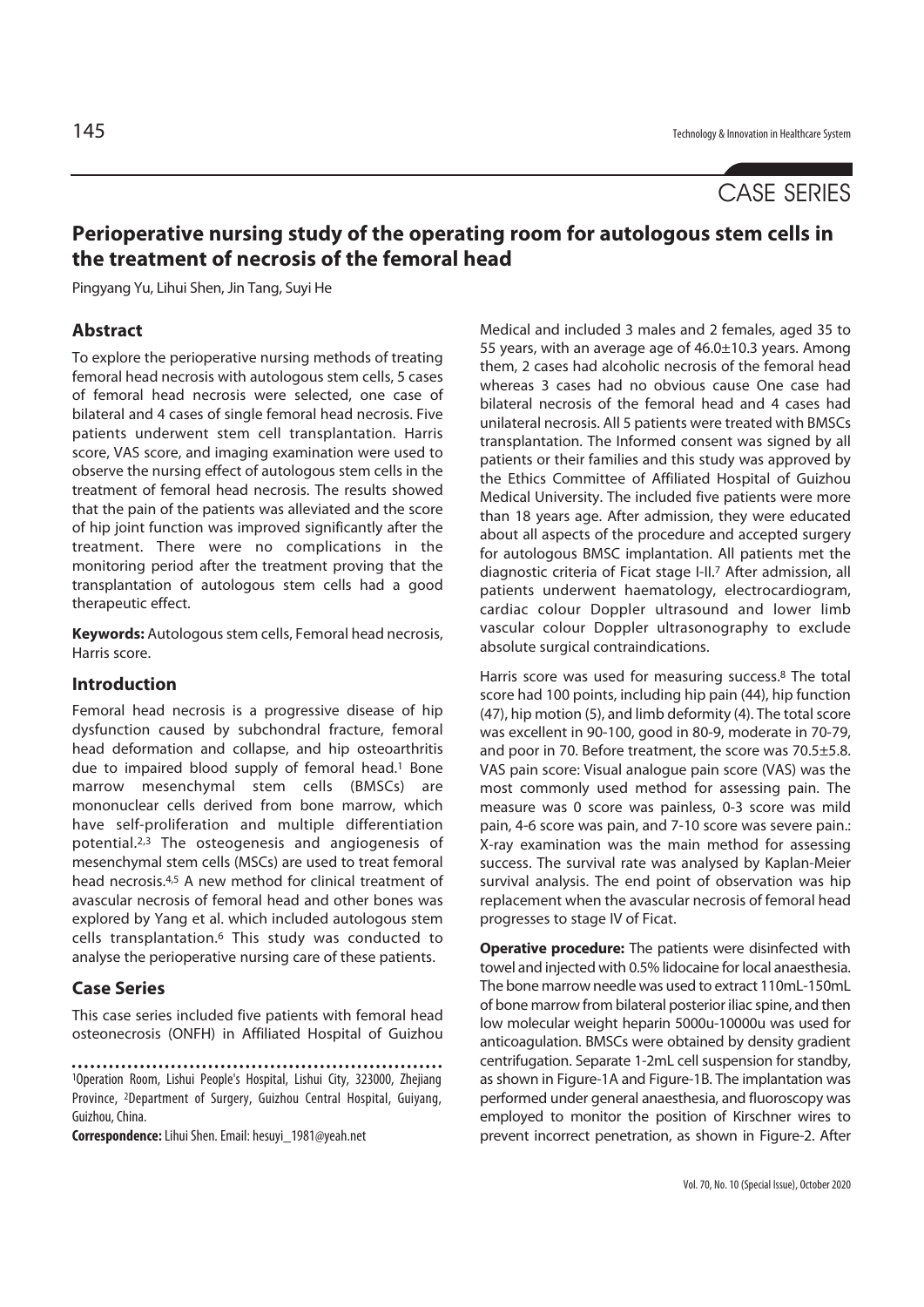## Technology & Innovation in Healthcare System  $146$



Figure-1: Collection of bone marrow mesenchymal stem cells (A. The patients take the prone position, mark the posterior superior iliac spine and disinfect the towel. B. Microscopic image of bone marrow mesenchymal stem cells obtained by centrifugation).



washing the medullary cavity of the femoral head repeatedly with normal saline, the suspension containing autologous BMSCs and gelatin sponge was injected into the femoral head, the bone channel was sealed with wax, and then sutured layer by layer.

After the operation, the patients rested for about 3 days. Doctors monitored the vital signs of the patients and made the patient turn-over to avoid the bedridden syndrome. Weight bearing activities of the affected limb were avoided for 6 weeks after operation, following which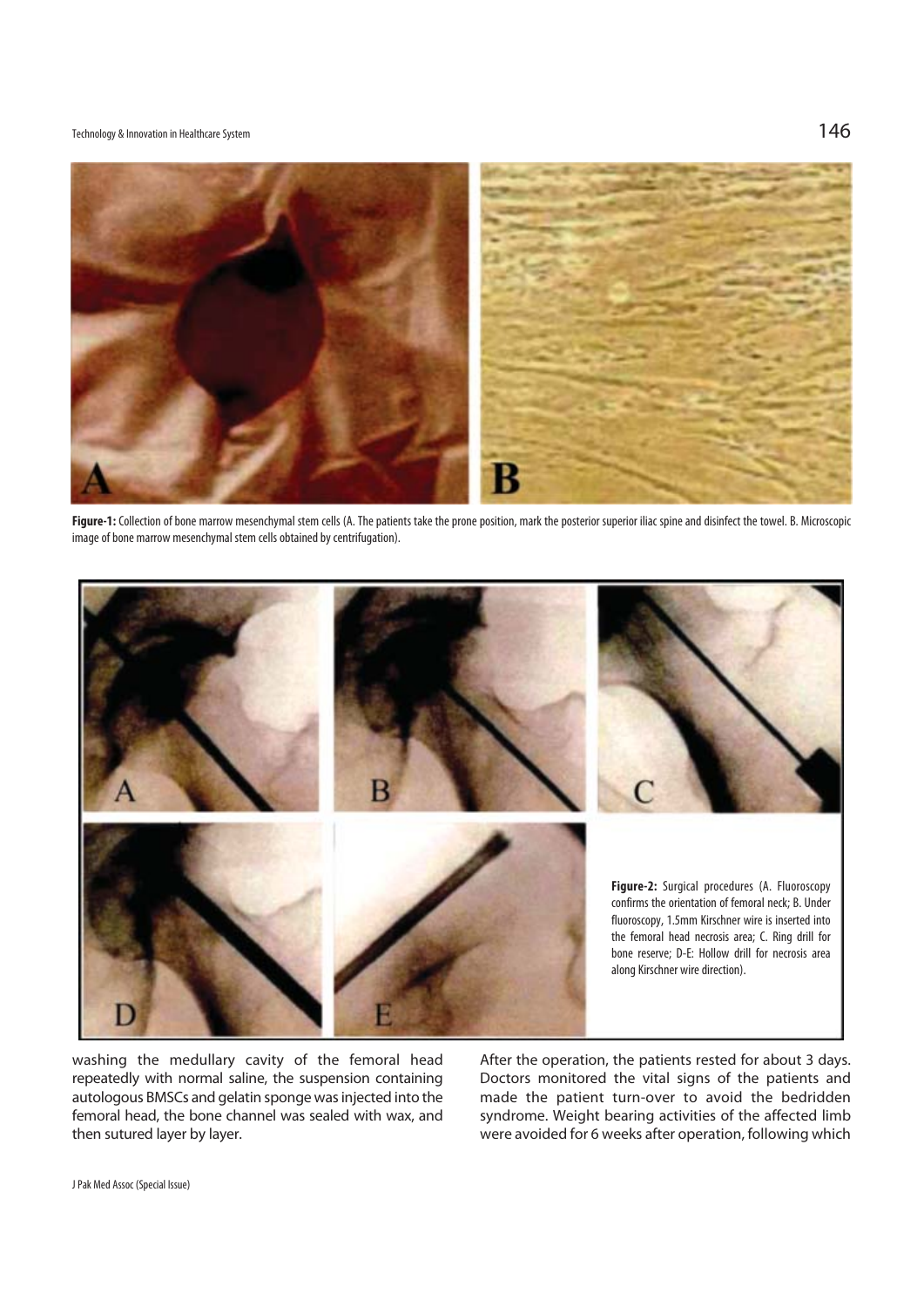

**Figure-3:** Harris score, Ficat stage, VAS score and age comparison chart before and after operation (A. Comparison of Ficat stage before and after operation, the abscissa 1-6 represents 6 hips; B. Comparison of Harris score before and after operation, the abscissa 1-6 represents 6 hips; C. Contrast chart of VAS score before and after operation, the abscissa 1-6 represents 6 hips; D. Contrast chart of age distribution of patients, abscissa 1-5 represents five patients;).





**Figure-4:** Kaplan-Meier survival curve. **Figure-5:** Postoperative follow-up X-ray plain film.